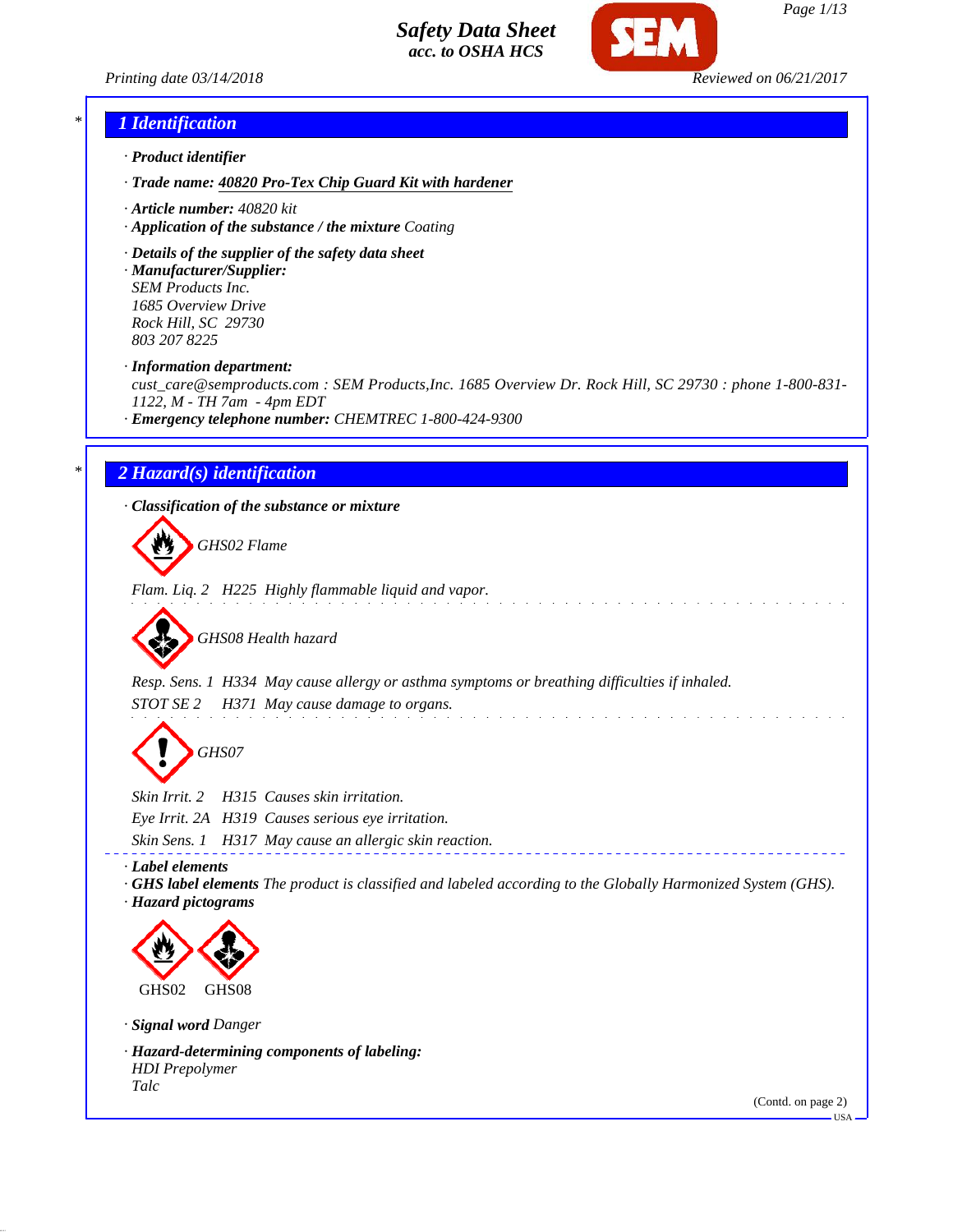

*Page 2/13*

*Printing date 03/14/2018 Reviewed on 06/21/2017*

| Trade name: 40820 Pro-Tex Chip Guard Kit with hardener |  |  |  |  |
|--------------------------------------------------------|--|--|--|--|
|                                                        |  |  |  |  |

|                                     | (Contd. of page 1)                                                                                                     |
|-------------------------------------|------------------------------------------------------------------------------------------------------------------------|
| acetone                             |                                                                                                                        |
| n-butyl acetate                     |                                                                                                                        |
| · Hazard statements                 |                                                                                                                        |
|                                     | H225 Highly flammable liquid and vapor.                                                                                |
| H315 Causes skin irritation.        |                                                                                                                        |
| H319 Causes serious eye irritation. |                                                                                                                        |
|                                     | H334 May cause allergy or asthma symptoms or breathing difficulties if inhaled.                                        |
|                                     | H317 May cause an allergic skin reaction.                                                                              |
| H371 May cause damage to organs.    |                                                                                                                        |
| · Precautionary statements          |                                                                                                                        |
| P <sub>210</sub>                    | Keep away from heat/sparks/open flames/hot surfaces. - No smoking.                                                     |
| P233                                | Keep container tightly closed.                                                                                         |
| P <sub>240</sub>                    | Ground/bond container and receiving equipment.                                                                         |
| P241                                | Use explosion-proof electrical/ventilating/lighting/equipment.                                                         |
| P242                                | Use only non-sparking tools.                                                                                           |
| P243                                | Take precautionary measures against static discharge.                                                                  |
| P <sub>260</sub>                    | Do not breathe dust/fume/gas/mist/vapors/spray.                                                                        |
| P <sub>264</sub>                    | Wash thoroughly after handling.                                                                                        |
| P270                                | Do not eat, drink or smoke when using this product.                                                                    |
| P272                                | Contaminated work clothing must not be allowed out of the workplace.                                                   |
| P280                                | Wear protective gloves/protective clothing/eye protection/face protection.                                             |
| P <sub>284</sub>                    | [In case of inadequate ventilation] wear respiratory protection.                                                       |
|                                     | P303+P361+P353 If on skin (or hair): Take off immediately all contaminated clothing. Rinse skin with water/<br>shower. |
| $P304 + P341$                       | If inhaled: If breathing is difficult, remove person to fresh air and keep comfortable for<br>breathing.               |
|                                     | P305+P351+P338 If in eyes: Rinse cautiously with water for several minutes. Remove contact lenses, if present          |
|                                     | and easy to do. Continue rinsing.                                                                                      |
| $P308 + P311$                       | IF exposed or concerned: Call a poison center/doctor.                                                                  |
| $P362 + P364$                       | Take off contaminated clothing and wash it before reuse.                                                               |
| $P333 + P313$                       | If skin irritation or rash occurs: Get medical advice/attention.                                                       |
| P321                                | Specific treatment (see on this label).                                                                                |
| $P337 + P313$                       | If eye irritation persists: Get medical advice/attention.                                                              |
| $P342 + P311$                       | If experiencing respiratory symptoms: Call a poison center/doctor.                                                     |
| P363                                | Wash contaminated clothing before reuse.                                                                               |
| $P370 + P378$                       | In case of fire: Use for extinction: CO2, powder or water spray.                                                       |
| $P403 + P235$                       | Store in a well-ventilated place. Keep cool.                                                                           |
| P <sub>405</sub>                    | Store locked up.                                                                                                       |
| <i>P501</i>                         | Dispose of contents/container in accordance with local/regional/national/international<br>regulations.                 |
| · Classification system:            |                                                                                                                        |
| $\cdot$ NFPA ratings (scale 0 - 4)  |                                                                                                                        |



*· HMIS-ratings (scale 0 - 4)*

 HEALTH FIRE  $\boxed{\text{REACTIVITY} \boxed{0}}$  Reactivity = 0  $^{\star 2}$  *Health* =  $^{\star 2}$ 3 *Fire = 3*

> (Contd. on page 3) USA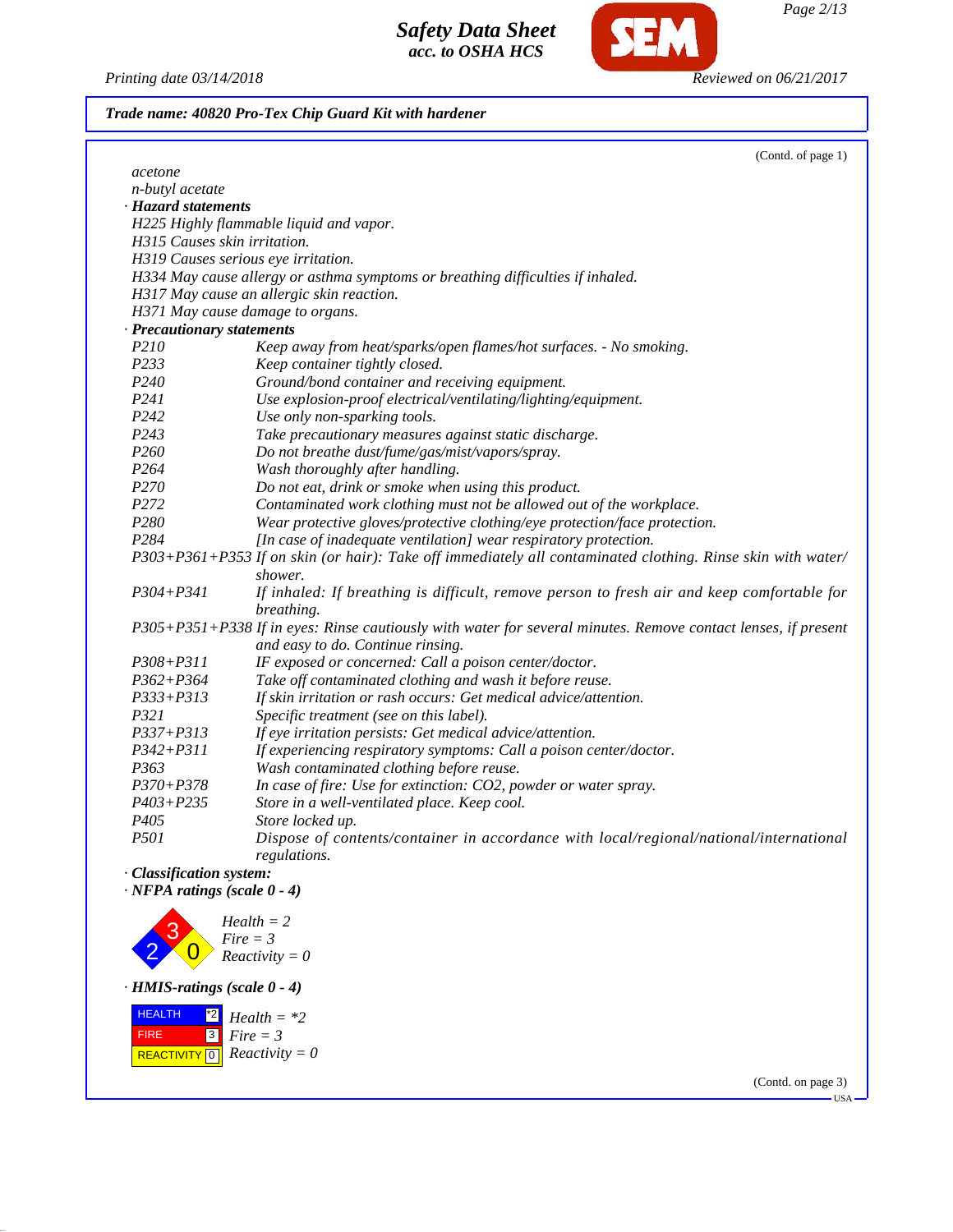

*Trade name: 40820 Pro-Tex Chip Guard Kit with hardener*

- *· Other hazards*
- *· Results of PBT and vPvB assessment*
- *· PBT: Not applicable.*
- *· vPvB: Not applicable.*

# *\* 3 Composition/information on ingredients*

- *· Chemical characterization: Mixtures*
- *· Description:*
- *Mixture: consisting of the following components. Weight percentages*
- *· Dangerous components: 28182-81-2 HDI Prepolymer 13-30% 14807-96-6 Talc 10-13% 67-64-1 acetone 10-13%*
- *123-86-4 n-butyl acetate 1.5-5% 110-43-0 heptan-2-one 1.5-5% 763-69-9 ethyl 3-ethoxypropionate 1.5-5% 112945-52-5 SILICA 1-1.5%*

# *\* 4 First-aid measures*

- *· Description of first aid measures*
- *· After inhalation:*
- *Supply fresh air and to be sure call for a doctor.*
- *In case of unconsciousness place patient stably in side position for transportation.*
- *· After skin contact: Immediately wash with water and soap and rinse thoroughly.*
- *· After eye contact:*
- *Rinse opened eye for several minutes under running water. If symptoms persist, consult a doctor.*
- *· After swallowing: If symptoms persist consult doctor.*
- *· Information for doctor:*
- *· Most important symptoms and effects, both acute and delayed No further relevant information available.*
- *· Indication of any immediate medical attention and special treatment needed*
- *No further relevant information available.*

# *\* 5 Fire-fighting measures*

- *· Extinguishing media*
- *· Suitable extinguishing agents:*
- *CO2, extinguishing powder or water spray. Fight larger fires with water spray or alcohol resistant foam.*
- *· For safety reasons unsuitable extinguishing agents: Water with full jet*
- *· Special hazards arising from the substance or mixture No further relevant information available.*
- *· Advice for firefighters*
- *· Protective equipment: No special measures required.*

(Contd. on page 4)

USA

*Printing date 03/14/2018 Reviewed on 06/21/2017*

(Contd. of page 2)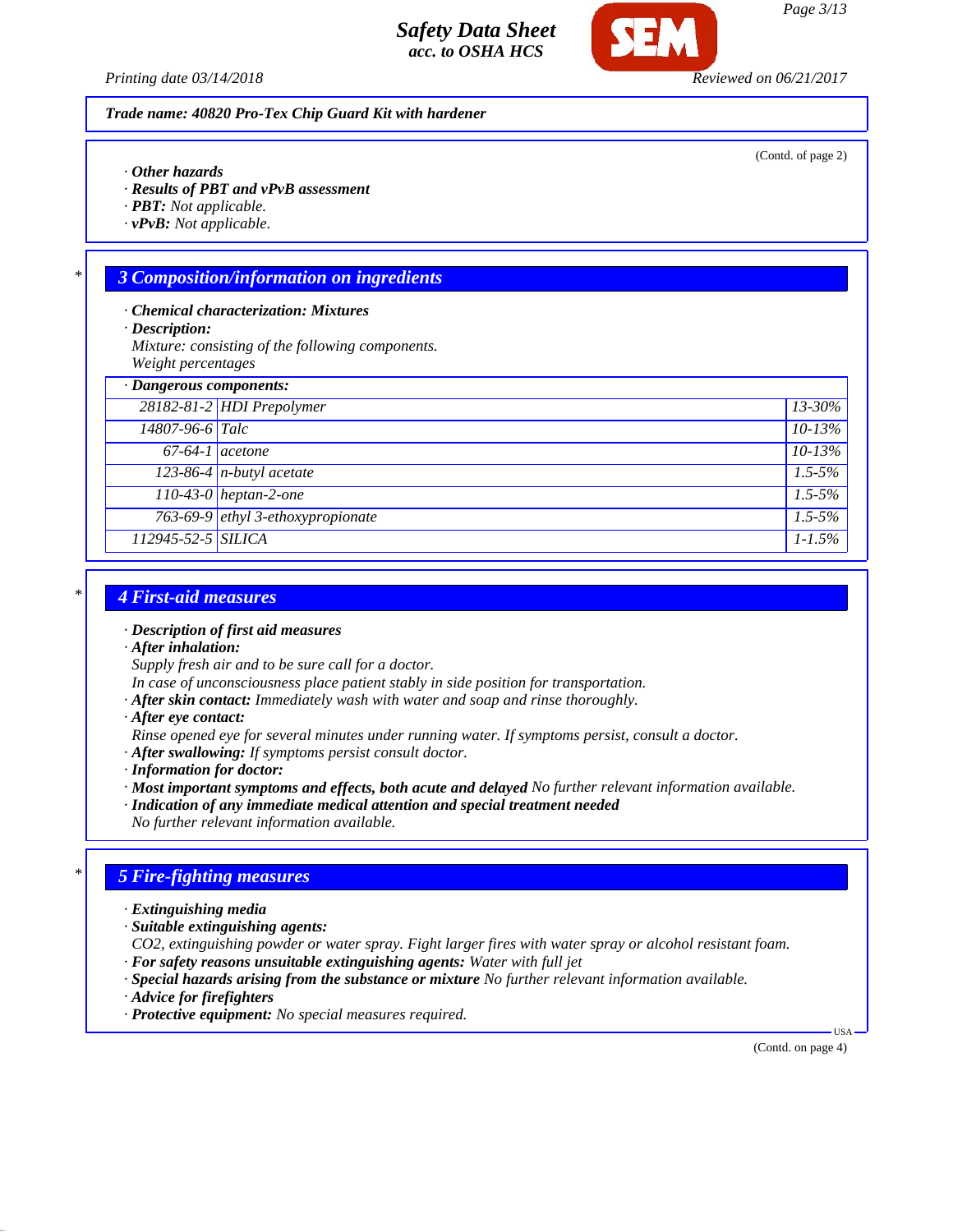

*Page 4/13*

*Printing date 03/14/2018 Reviewed on 06/21/2017*

# *Trade name: 40820 Pro-Tex Chip Guard Kit with hardener*

(Contd. of page 3)

|                               | · Personal precautions, protective equipment and emergency procedures<br>Wear protective equipment. Keep unprotected persons away. |                                    |
|-------------------------------|------------------------------------------------------------------------------------------------------------------------------------|------------------------------------|
|                               | · Environmental precautions: Do not allow to enter sewers/ surface or ground water.                                                |                                    |
|                               | · Methods and material for containment and cleaning up:                                                                            |                                    |
|                               | Absorb with liquid-binding material (sand, diatomite, acid binders, universal binders, sawdust).                                   |                                    |
|                               | Dispose contaminated material as waste according to item 13.                                                                       |                                    |
| · Reference to other sections | Ensure adequate ventilation.                                                                                                       |                                    |
|                               | See Section 7 for information on safe handling.                                                                                    |                                    |
|                               | See Section 8 for information on personal protection equipment.                                                                    |                                    |
|                               | See Section 13 for disposal information.                                                                                           |                                    |
|                               | · Protective Action Criteria for Chemicals                                                                                         |                                    |
| $\cdot$ PAC-1:                |                                                                                                                                    |                                    |
|                               | 28182-81-2 HDI Prepolymer                                                                                                          | $\overline{7.8}$ mg/m <sup>3</sup> |
| $67-64-1$ acetone             |                                                                                                                                    | $200$ ppm                          |
|                               | 123-86-4 $n$ -butyl acetate                                                                                                        | 5 ppm                              |
|                               | 110-43-0 heptan-2-one                                                                                                              | $\overline{150}$ ppm               |
|                               | 763-69-9 ethyl 3-ethoxypropionate                                                                                                  | $1.6$ ppm                          |
| 112945-52-5 SILICA            |                                                                                                                                    | $18 \, mg/m3$                      |
| 1330-20-7 xylene              |                                                                                                                                    | $130$ ppm                          |
|                               | $100-41-4$ ethylbenzene                                                                                                            | $33$ ppm                           |
|                               | 108-83-8 2,6-dimethylheptan-4-one                                                                                                  | 75 ppm                             |
| $\cdot$ PAC-2:                |                                                                                                                                    |                                    |
|                               | 28182-81-2 HDI Prepolymer                                                                                                          | $86 \frac{mg}{m^3}$                |
| $67-64-1$ acetone             |                                                                                                                                    | $3200*$ ppm                        |
|                               | $123-86-4$ n-butyl acetate                                                                                                         | 200 ppm                            |
|                               | 110-43-0 heptan-2-one                                                                                                              | 670 ppm                            |
|                               | 763-69-9 ethyl 3-ethoxypropionate                                                                                                  | 18 ppm                             |
| 112945-52-5 SILICA            |                                                                                                                                    | $100$ mg/m <sup>3</sup>            |
| $1330 - 20 - 7$ xylene        |                                                                                                                                    | $920*ppm$                          |
|                               | 100-41-4 ethylbenzene                                                                                                              | $1100*$ ppm                        |
|                               | 108-83-8 2,6-dimethylheptan-4-one                                                                                                  | 330 ppm                            |
| $\cdot$ PAC-3:                |                                                                                                                                    |                                    |
|                               | 28182-81-2 HDI Prepolymer                                                                                                          | $510$ mg/m <sup>3</sup>            |
| $67-64-1$ acetone             |                                                                                                                                    | $5700*ppm$                         |
|                               | $123-86-4$ n-butyl acetate                                                                                                         | $3000*ppm$                         |
|                               | 110-43-0 heptan-2-one                                                                                                              | $4000*ppm$                         |
|                               | 763-69-9 ethyl 3-ethoxypropionate                                                                                                  | 110 ppm                            |
| 112945-52-5 SILICA            |                                                                                                                                    | $630$ mg/m <sup>3</sup>            |
| 1330-20-7 xylene              |                                                                                                                                    | $2500*ppm$                         |
|                               |                                                                                                                                    |                                    |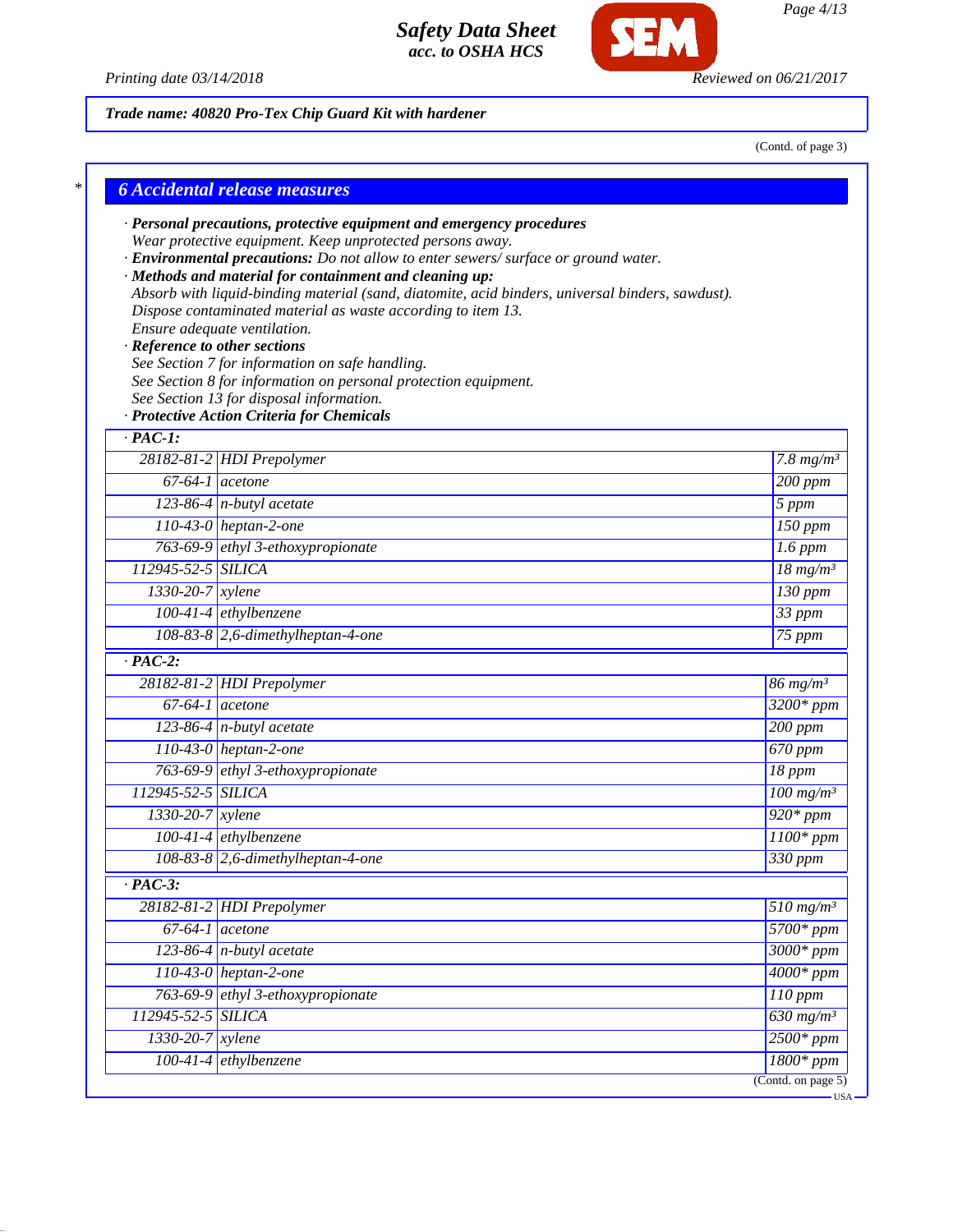

#### *Trade name: 40820 Pro-Tex Chip Guard Kit with hardener*

*108-83-8 2,6-dimethylheptan-4-one 2000\* ppm*

(Contd. of page 4)

# *\* 7 Handling and storage*

*· Handling:*

- *· Precautions for safe handling No special measures required. Ensure good ventilation/exhaustion at the workplace. · Information about protection against explosions and fires: Keep ignition sources away - Do not smoke.*
- *Protect against electrostatic charges.*
- *· Conditions for safe storage, including any incompatibilities*
- *· Storage:*
- *· Requirements to be met by storerooms and receptacles: Store in a cool location.*
- *· Information about storage in one common storage facility: Not required.*
- *· Further information about storage conditions: Keep receptacle tightly sealed. Store in cool, dry conditions in well sealed receptacles. · Specific end use(s) No further relevant information available.*

#### *\* 8 Exposure controls/personal protection*

*· Additional information about design of technical systems: No further data; see item 7.*

*· Control parameters*

*· Components with limit values that require monitoring at the workplace:*

*The following constituents are the only constituents of the product which have a PEL, TLV or other recommended exposure limit.*

*At this time, the other constituents have no known exposure limits.*

#### *67-64-1 acetone*

- *PEL Long-term value: 2400 mg/m³, 1000 ppm*
- *REL Long-term value: 590 mg/m³, 250 ppm TLV Short-term value: 1187 mg/m³, 500 ppm*
	- *Long-term value: 594 mg/m³, 250 ppm BEI*

#### *123-86-4 n-butyl acetate*

- *PEL Long-term value: 710 mg/m³, 150 ppm REL Long-term value: 950 mg/m³, 200 ppm*
- *TLV Short-term value: 712 mg/m³, 150 ppm*
- *Long-term value: 238 mg/m³, 50 ppm*

# *110-43-0 heptan-2-one*

- *PEL Long-term value: 465 mg/m³, 100 ppm*
- *REL Long-term value: 465 mg/m³, 100 ppm*
- *TLV Long-term value: 233 mg/m³, 50 ppm*

(Contd. on page 6)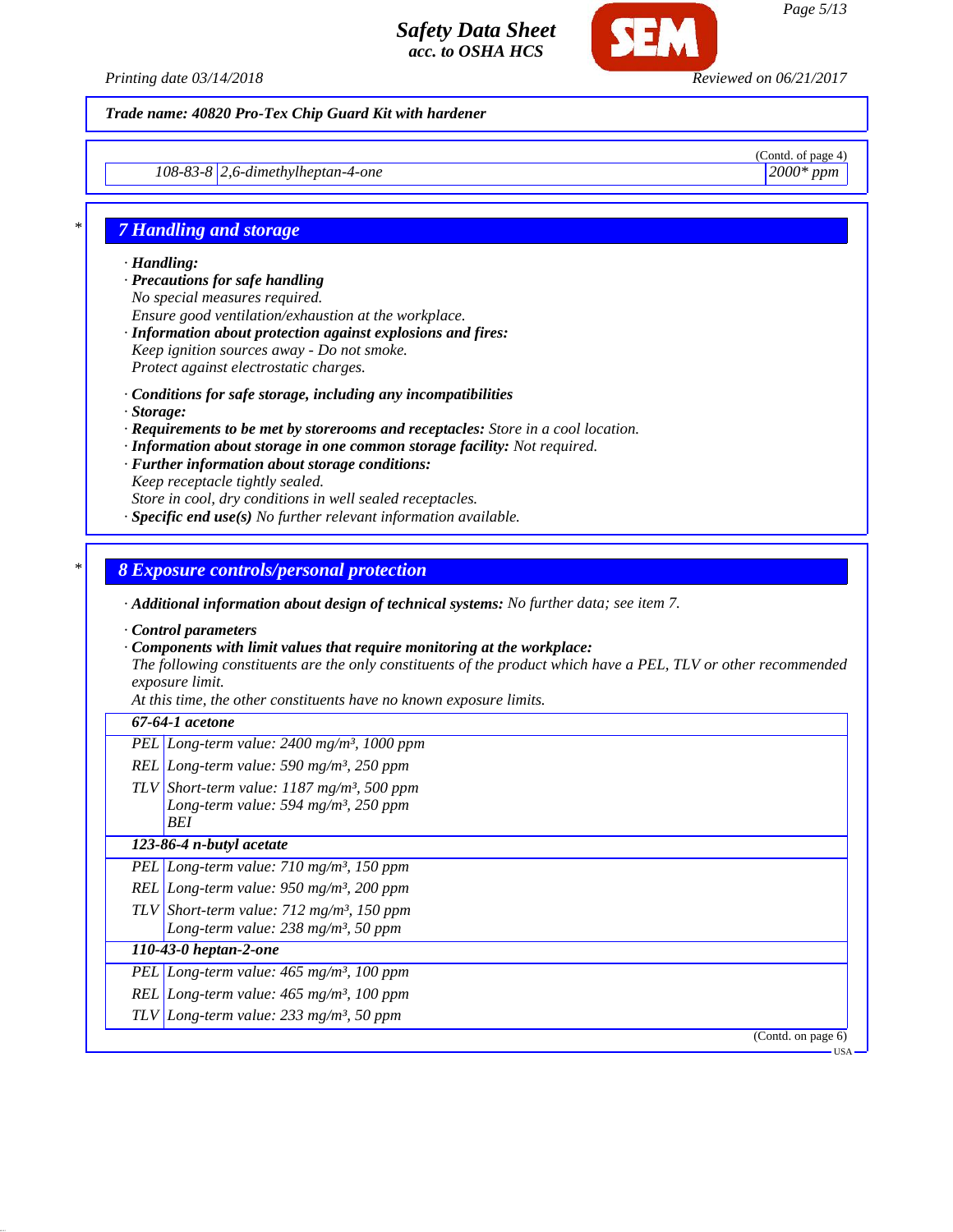*Printing date 03/14/2018 Reviewed on 06/21/2017*

*Page 6/13*

(Contd. on page 7)

USA

*Trade name: 40820 Pro-Tex Chip Guard Kit with hardener*

(Contd. of page 5) *· Ingredients with biological limit values: 67-64-1 acetone BEI 50 mg/L Medium: urine Time: end of shift Parameter: Acetone (nonspecific) · Additional information: The lists that were valid during the creation were used as basis. · Exposure controls · Personal protective equipment: · General protective and hygienic measures: Keep away from foodstuffs, beverages and feed. Immediately remove all soiled and contaminated clothing. Wash hands before breaks and at the end of work. Avoid contact with the eyes and skin. · Breathing equipment: In case of brief exposure or low pollution use respiratory filter device. In case of intensive or longer exposure use respiratory protective device that is independent of circulating air. · Protection of hands: Due to missing tests no recommendation to the glove material can be given for the product/ the preparation/ the chemical mixture. Selection of the glove material on consideration of the penetration times, rates of diffusion and the degradation Protective gloves The glove material has to be impermeable and resistant to the product/ the substance/ the preparation. · Material of gloves The selection of the suitable gloves does not only depend on the material, but also on further marks of quality and varies from manufacturer to manufacturer. As the product is a preparation of several substances, the resistance of the glove material can not be calculated in advance and has therefore to be checked prior to the application. · Penetration time of glove material The exact break trough time has to be found out by the manufacturer of the protective gloves and has to be observed. · Eye protection: Tightly sealed goggles \* 9 Physical and chemical properties*

*· Information on basic physical and chemical properties · General Information · Appearance: Form: Liquid Color: According to product specification · Odor: Characteristic · Odor threshold: Not determined.*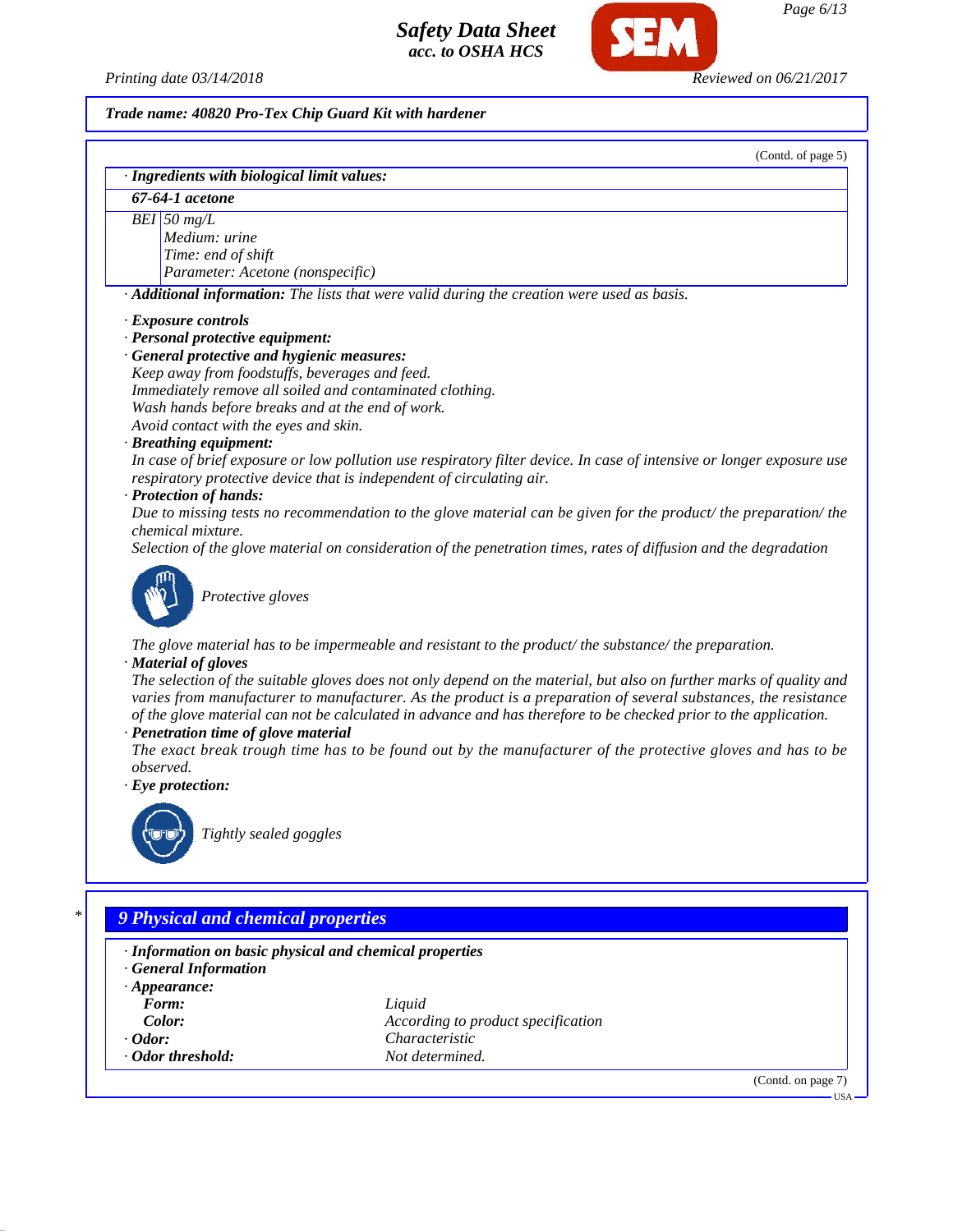

*Page 7/13*

*Printing date 03/14/2018 Reviewed on 06/21/2017*

#### *Trade name: 40820 Pro-Tex Chip Guard Kit with hardener*

|                                                                                                       | (Contd. of page 6)                                                                   |
|-------------------------------------------------------------------------------------------------------|--------------------------------------------------------------------------------------|
| $\cdot$ pH-value:                                                                                     | Not determined.                                                                      |
| Change in condition<br><b>Melting point/Melting range:</b><br><b>Boiling point/Boiling range:</b>     | Undetermined.<br>$55^{\circ}C$                                                       |
| · Flash point:                                                                                        | $-18\text{ °C}$                                                                      |
| · Flammability (solid, gaseous):                                                                      | Not applicable.                                                                      |
| · Ignition temperature:                                                                               | 465 $\degree$ C                                                                      |
| · Decomposition temperature:                                                                          | Not determined.                                                                      |
| · Auto igniting:                                                                                      | Product is not selfigniting.                                                         |
| · Danger of explosion:                                                                                | In use, may form flammable/explosive vapour-air mixture.                             |
| $\cdot$ Explosion limits:<br>Lower:<br><b>Upper:</b>                                                  | $2.6$ Vol $\%$<br>13 Vol %                                                           |
| $\cdot$ Vapor pressure at 20 $\cdot$ C:                                                               | $233$ $hPa$                                                                          |
| $\cdot$ Density at 20 $\textdegree$ C:<br>· Relative density<br>· Vapor density<br>· Evaporation rate | $1.14226$ g/cm <sup>3</sup><br>Not determined.<br>Not determined.<br>Not determined. |
| · Solubility in / Miscibility with<br>Water:                                                          | Not miscible or difficult to mix.                                                    |
| · Partition coefficient (n-octanol/water): Not determined.                                            |                                                                                      |
| · Viscosity:<br>Dynamic:<br>Kinematic:                                                                | Not determined.<br>Not determined.                                                   |
| · Solvent content:<br>Organic solvents:<br><b>VOC</b> content:                                        | 23.0%<br>11.01%<br>163.7 g/l / 1.37 lb/gl                                            |
| <b>Solids content:</b><br>$·$ Other information                                                       | 76.9%<br>No further relevant information available.                                  |

# *\* 10 Stability and reactivity*

*· Reactivity No further relevant information available.*

*· Chemical stability*

*· Thermal decomposition / conditions to be avoided: No decomposition if used according to specifications.*

- *· Possibility of hazardous reactions No dangerous reactions known.*
- *· Conditions to avoid No further relevant information available.*
- *· Incompatible materials: No further relevant information available.*

*· Hazardous decomposition products: No dangerous decomposition products known.*

(Contd. on page 8)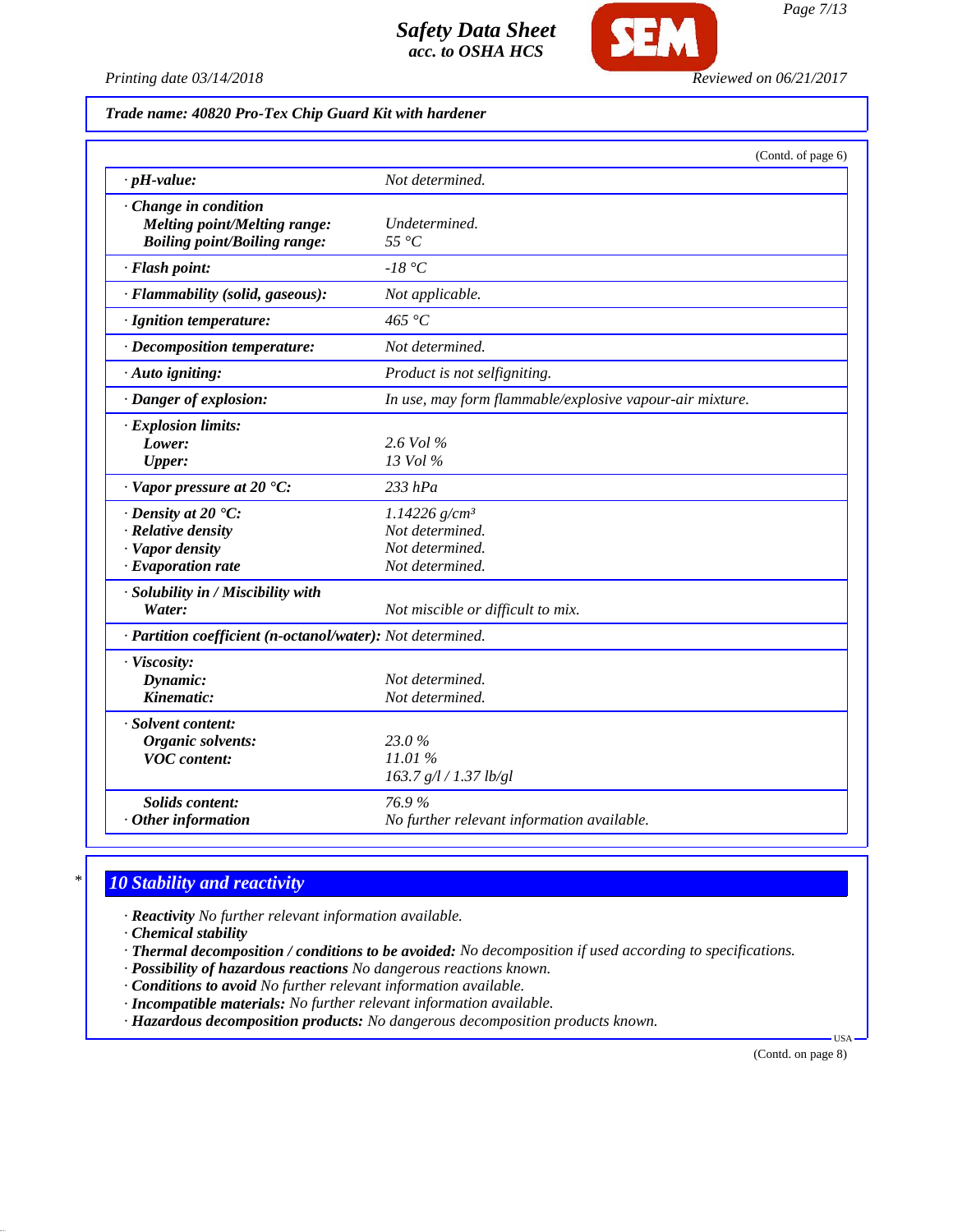

#### *Trade name: 40820 Pro-Tex Chip Guard Kit with hardener*

(Contd. of page 7)

|                                    |                         | · LD/LC50 values that are relevant for classification:                                                         |  |
|------------------------------------|-------------------------|----------------------------------------------------------------------------------------------------------------|--|
| 28182-81-2 HDI Prepolymer          |                         |                                                                                                                |  |
| Oral                               | LD50                    | $1,000$ mg/kg (rat)                                                                                            |  |
| Dermal                             | LD50                    | $5,000$ mg/kg (rabbit)                                                                                         |  |
|                                    |                         | Inhalative LC50/4 h 137-1,150 mg/l (rat)                                                                       |  |
| · Primary irritant effect:         |                         |                                                                                                                |  |
|                                    |                         | on the skin: Irritant to skin and mucous membranes.                                                            |  |
| . on the eye: Irritating effect.   |                         |                                                                                                                |  |
| · Sensitization:                   |                         |                                                                                                                |  |
|                                    |                         |                                                                                                                |  |
|                                    |                         | Sensitization possible through inhalation.                                                                     |  |
|                                    |                         | Sensitization possible through skin contact.                                                                   |  |
|                                    |                         | · Additional toxicological information:                                                                        |  |
|                                    |                         | The product shows the following dangers according to internally approved calculation methods for preparations: |  |
| Harmful                            |                         |                                                                                                                |  |
| <b>Irritant</b>                    |                         |                                                                                                                |  |
| Carcinogenic categories            |                         |                                                                                                                |  |
|                                    |                         | · IARC (International Agency for Research on Cancer)                                                           |  |
| 14807-96-6 Talc                    |                         |                                                                                                                |  |
| $\overline{1330}$ -20-7 xylene     |                         |                                                                                                                |  |
|                                    | $100-41-4$ ethylbenzene |                                                                                                                |  |
|                                    |                         | · NTP (National Toxicology Program)                                                                            |  |
| None of the ingredients is listed. |                         |                                                                                                                |  |

# *\* 12 Ecological information*

*· Toxicity*

- *· Aquatic toxicity: No further relevant information available.*
- *· Persistence and degradability No further relevant information available.*
- *· Behavior in environmental systems:*
- *· Bioaccumulative potential No further relevant information available.*
- *· Mobility in soil No further relevant information available.*
- *· Additional ecological information:*

*· General notes:*

*Water hazard class 1 (Self-assessment): slightly hazardous for water*

*Do not allow undiluted product or large quantities of it to reach ground water, water course or sewage system.*

- *· Results of PBT and vPvB assessment*
- *· PBT: Not applicable.*
- *· vPvB: Not applicable.*

(Contd. on page 9) USA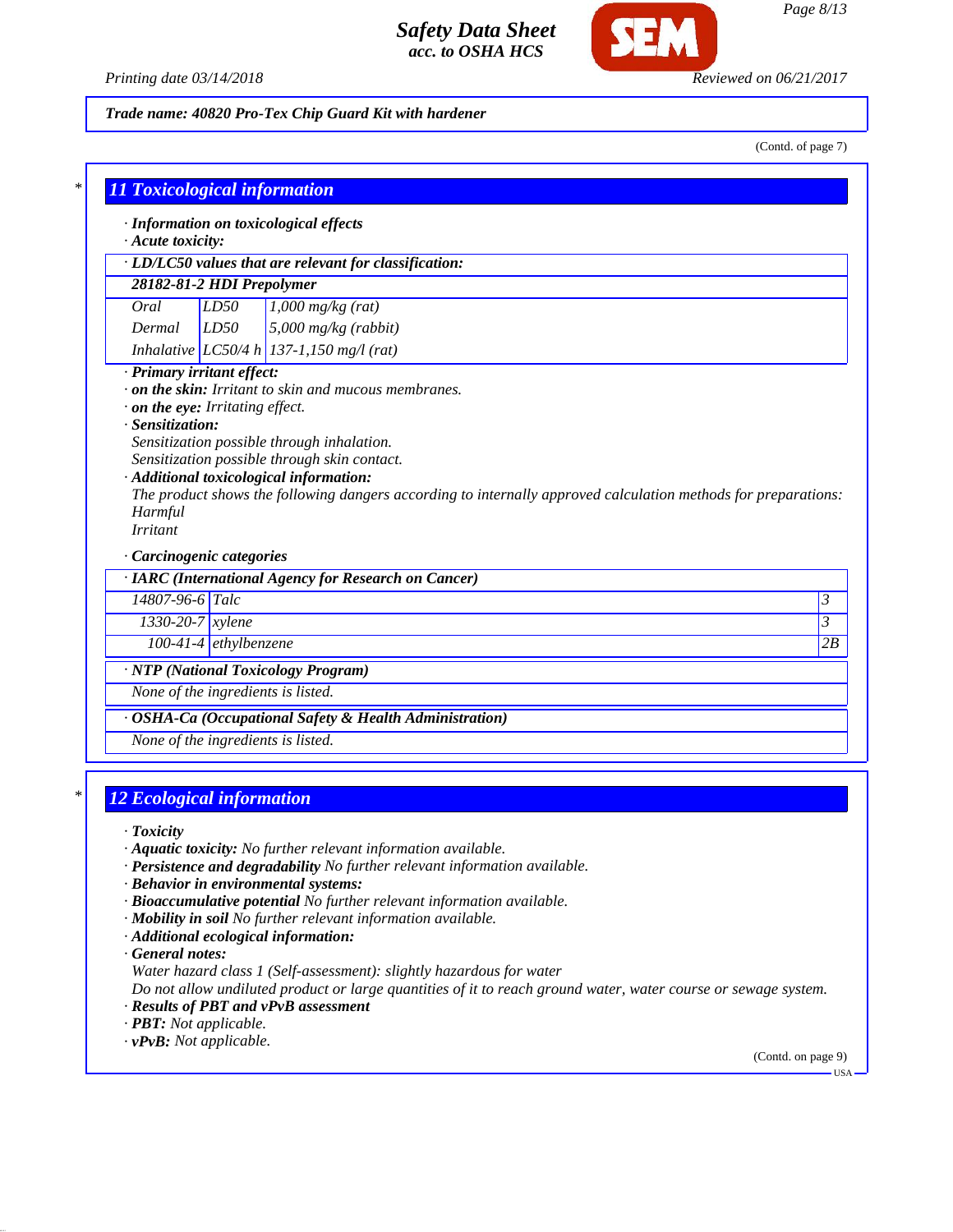

*Trade name: 40820 Pro-Tex Chip Guard Kit with hardener*

*· Other adverse effects No further relevant information available.*

## *13 Disposal considerations*

*· Waste treatment methods*

*· Recommendation:*

*Must not be disposed of together with household garbage. Do not allow product to reach sewage system.*

*· Uncleaned packagings:*

*· Recommendation: Disposal must be made according to official regulations.*



(Contd. of page 8)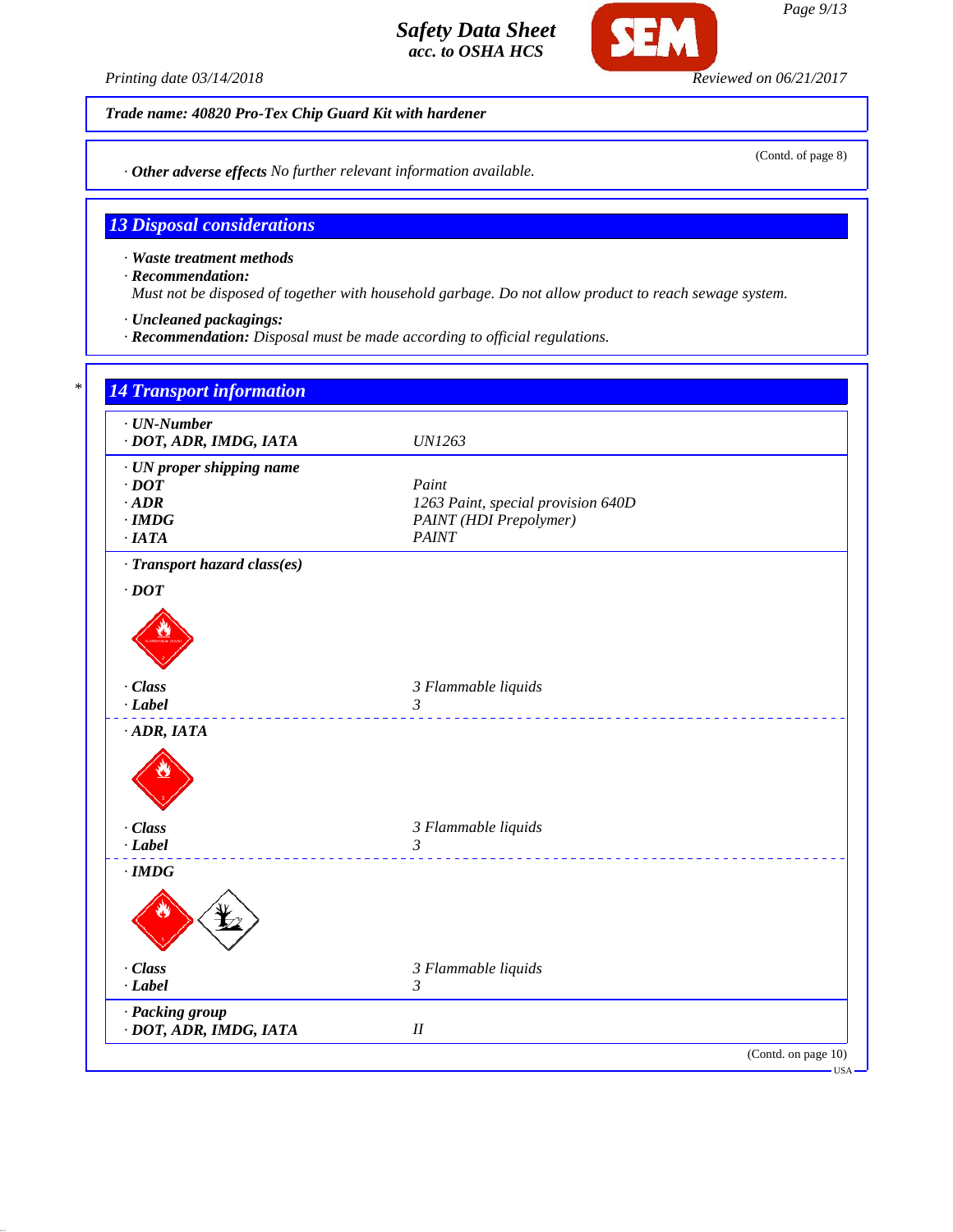

*Page 10/13*

*Printing date 03/14/2018 Reviewed on 06/21/2017*

*Trade name: 40820 Pro-Tex Chip Guard Kit with hardener*

|                                              | (Contd. of page 9)                                                       |
|----------------------------------------------|--------------------------------------------------------------------------|
| · Environmental hazards:                     | Product contains environmentally hazardous substances: HDI<br>Prepolymer |
| · Marine pollutant:                          | No                                                                       |
|                                              | Symbol (fish and tree)                                                   |
| · Special precautions for user               | Warning: Flammable liquids                                               |
| · EMS Number:                                | $F-E, S-E$                                                               |
| · Stowage Category                           | $\boldsymbol{B}$                                                         |
| · Transport in bulk according to Annex II of |                                                                          |
| <b>MARPOL73/78 and the IBC Code</b>          | Not applicable.                                                          |
| · Transport/Additional information:          |                                                                          |
| $\cdot$ DOT                                  |                                                                          |
| $\cdot$ Quantity limitations                 | On passenger aircraft/rail: 5 L                                          |
|                                              | On cargo aircraft only: 60 L                                             |
| $-ADR$                                       |                                                                          |
| $\cdot$ Excepted quantities (EQ)             | Code: E2                                                                 |
|                                              | Maximum net quantity per inner packaging: 30 ml                          |
|                                              | Maximum net quantity per outer packaging: 500 ml                         |
| $\cdot$ IMDG                                 |                                                                          |
| $\cdot$ Limited quantities (LQ)              | IL                                                                       |
| $\cdot$ Excepted quantities (EQ)             | Code: E2                                                                 |
|                                              | Maximum net quantity per inner packaging: 30 ml                          |
|                                              | Maximum net quantity per outer packaging: 500 ml                         |
| · UN "Model Regulation":                     | UN 1263 PAINT, SPECIAL PROVISION 640D, 3, II                             |

# *\* 15 Regulatory information*

*· Safety, health and environmental regulations/legislation specific for the substance or mixture · Sara*

|                                                   | · Section 355 (extremely hazardous substances): |  |  |
|---------------------------------------------------|-------------------------------------------------|--|--|
| None of the ingredient is listed.                 |                                                 |  |  |
| · Section 313 (Specific toxic chemical listings): |                                                 |  |  |
|                                                   | Acrylic Resin                                   |  |  |
| $14807 - 96 - 6$ Talc                             |                                                 |  |  |
| $1330 - 20 - 7$ xylene                            |                                                 |  |  |
|                                                   | $\overline{100-41-4}$ ethylbenzene              |  |  |
|                                                   | · TSCA (Toxic Substances Control Act):          |  |  |
|                                                   | 28182-81-2 HDI Prepolymer                       |  |  |
| $14807 - 96 - 6$ Talc                             |                                                 |  |  |
| $67-64-1$ acetone                                 |                                                 |  |  |
|                                                   | 123-86-4 $n$ -butyl acetate                     |  |  |
|                                                   | $110-43-0$ heptan-2-one                         |  |  |
|                                                   | 763-69-9 $\epsilon$ thyl 3-ethoxypropionate     |  |  |
|                                                   | (Contd. on page 11)                             |  |  |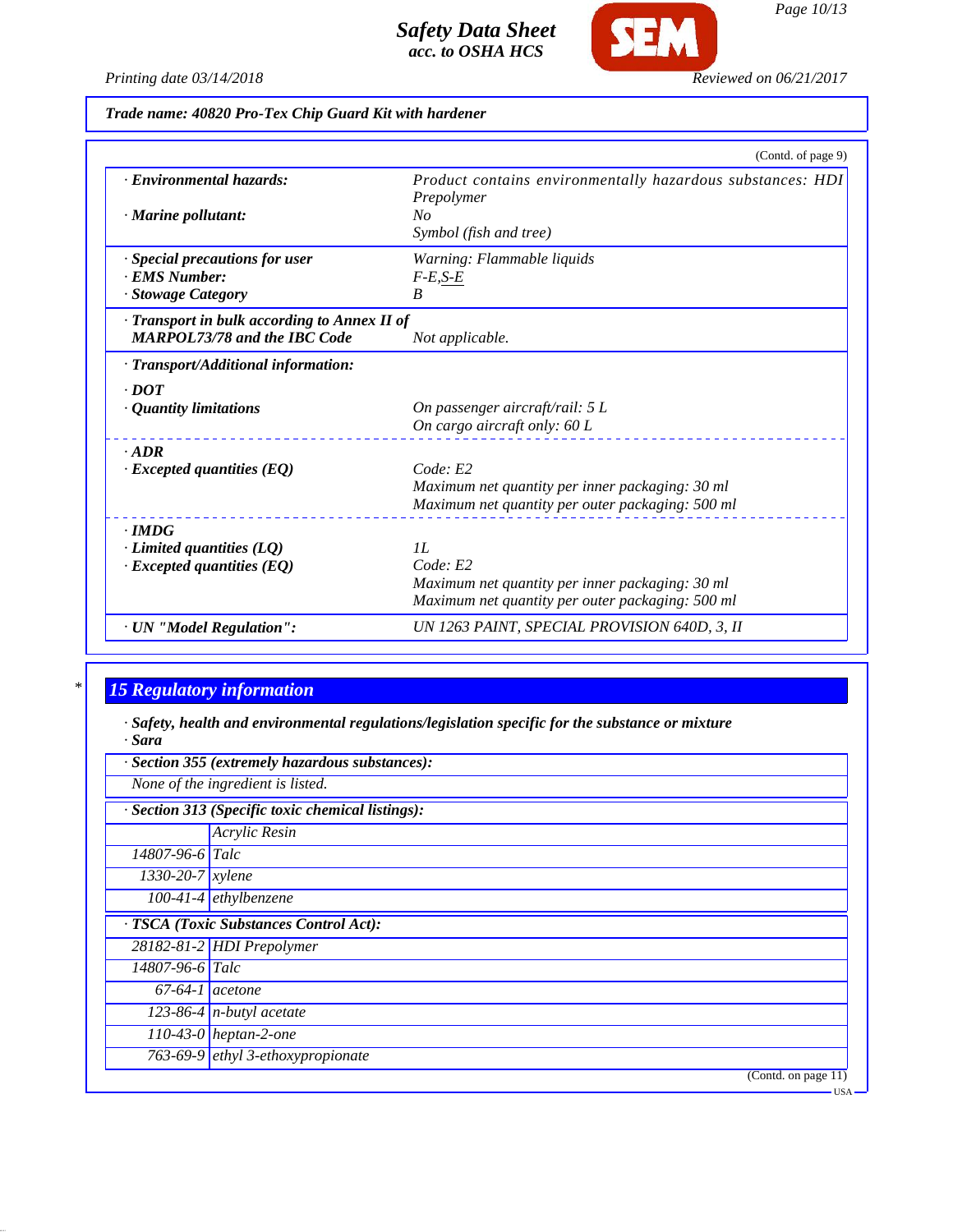

*Printing date 03/14/2018 Reviewed on 06/21/2017*

### *Trade name: 40820 Pro-Tex Chip Guard Kit with hardener*

|                                                                                                             | (Contd. of page 10) |
|-------------------------------------------------------------------------------------------------------------|---------------------|
| $1330 - 20 - 7$ <i>xylene</i>                                                                               |                     |
| 9038-95-3 OXIRANE, ME, POLYMER                                                                              |                     |
| $100-41-4$ ethylbenzene                                                                                     |                     |
| 108-83-8 2,6-dimethylheptan-4-one                                                                           |                     |
| 19549-80-5 4,6-dimethylheptan-2-one                                                                         |                     |
| · TSCA new (21st Century Act) (Substances not listed)                                                       |                     |
| 112945-52-5 SILICA                                                                                          |                     |
| $\cdot$ Proposition 65                                                                                      |                     |
| Chemicals known to cause cancer:                                                                            |                     |
| 1330-20-7 xylene                                                                                            |                     |
| $100-41-4$ ethylbenzene                                                                                     |                     |
| · Chemicals known to cause reproductive toxicity for females:                                               |                     |
| None of the ingredients is listed.                                                                          |                     |
| Chemicals known to cause reproductive toxicity for males:                                                   |                     |
| None of the ingredients is listed.                                                                          |                     |
| · Chemicals known to cause developmental toxicity:                                                          |                     |
| None of the ingredients is listed.                                                                          |                     |
| Cancerogenity categories                                                                                    |                     |
| · EPA (Environmental Protection Agency)                                                                     |                     |
| $67-64-1$ acetone                                                                                           | Ι                   |
| $1330 - 20 - 7$ xylene                                                                                      | I                   |
| 100-41-4 ethylbenzene                                                                                       | $\boldsymbol{D}$    |
| · TLV (Threshold Limit Value established by ACGIH)                                                          |                     |
| 14807-96-6 Talc                                                                                             | A4                  |
| $67-64-1$ acetone                                                                                           | A4                  |
| $1330 - 20 - 7$ xylene                                                                                      | Α4                  |
| $100-41-4$ ethylbenzene                                                                                     | A3                  |
| · NIOSH-Ca (National Institute for Occupational Safety and Health)                                          |                     |
| None of the ingredients is listed.                                                                          |                     |
| GHS label elements The product is classified and labeled according to the Globally Harmonized System (GHS). |                     |

*· Hazard pictograms*



*· Signal word Danger*

*· Hazard-determining components of labeling: HDI Prepolymer Talc acetone n-butyl acetate · Hazard statements H225 Highly flammable liquid and vapor.*

(Contd. on page 12)

USA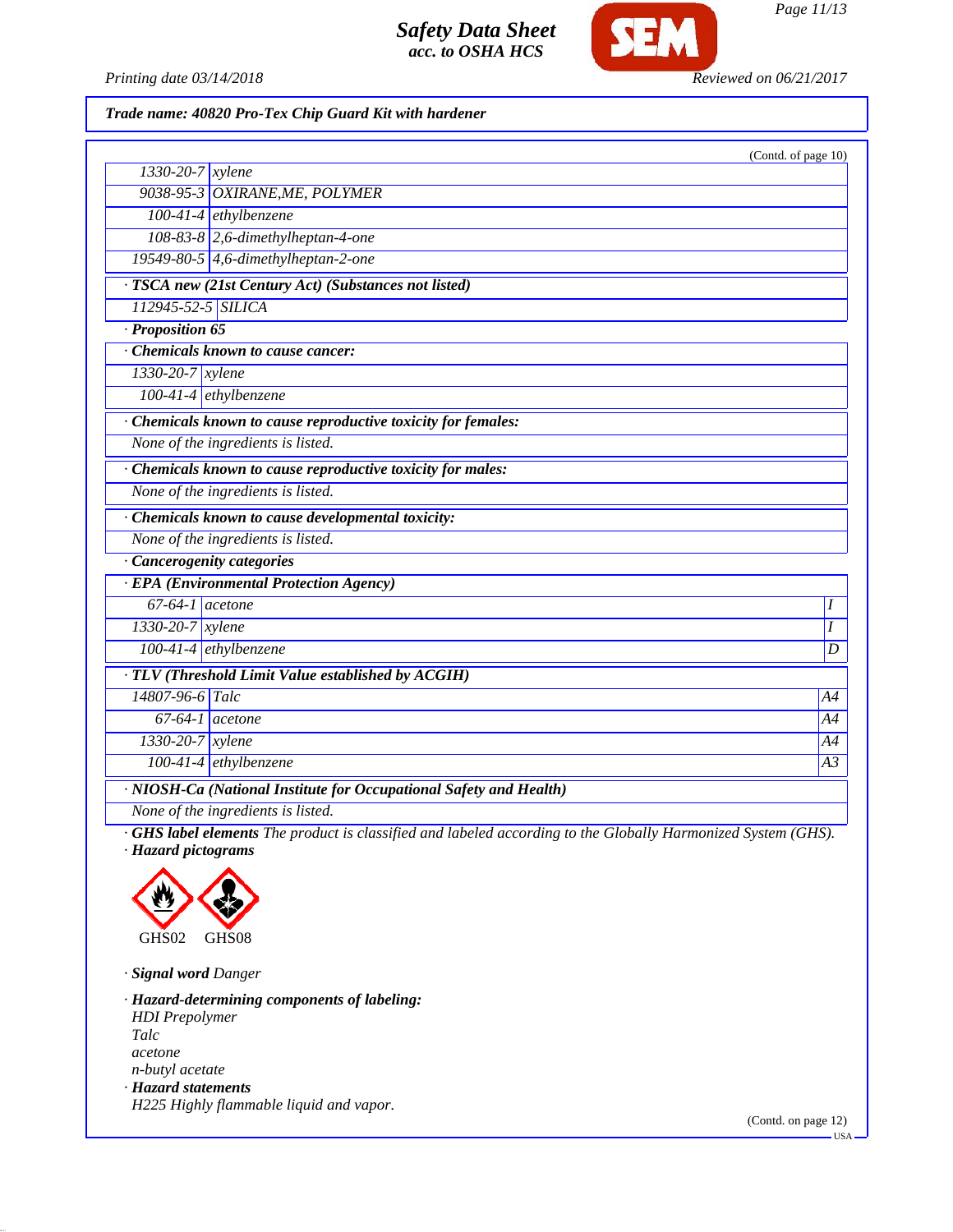

*Printing date 03/14/2018 Reviewed on 06/21/2017*

#### *Trade name: 40820 Pro-Tex Chip Guard Kit with hardener*

|                                                                                 | (Contd. of page 11)                                                                                           |  |  |  |  |
|---------------------------------------------------------------------------------|---------------------------------------------------------------------------------------------------------------|--|--|--|--|
| H315 Causes skin irritation.                                                    |                                                                                                               |  |  |  |  |
| H319 Causes serious eye irritation.                                             |                                                                                                               |  |  |  |  |
| H334 May cause allergy or asthma symptoms or breathing difficulties if inhaled. |                                                                                                               |  |  |  |  |
| H317 May cause an allergic skin reaction.                                       |                                                                                                               |  |  |  |  |
| H371 May cause damage to organs.                                                |                                                                                                               |  |  |  |  |
| <b>Precautionary statements</b>                                                 |                                                                                                               |  |  |  |  |
| P210                                                                            | Keep away from heat/sparks/open flames/hot surfaces. - No smoking.                                            |  |  |  |  |
| P233                                                                            | Keep container tightly closed.                                                                                |  |  |  |  |
| P <sub>240</sub>                                                                | Ground/bond container and receiving equipment.                                                                |  |  |  |  |
| P <sub>24</sub> 1                                                               | Use explosion-proof electrical/ventilating/lighting/equipment.                                                |  |  |  |  |
| P <sub>242</sub>                                                                | Use only non-sparking tools.                                                                                  |  |  |  |  |
| P <sub>243</sub>                                                                | Take precautionary measures against static discharge.                                                         |  |  |  |  |
| P <sub>260</sub>                                                                | Do not breathe dust/fume/gas/mist/vapors/spray.                                                               |  |  |  |  |
| P <sub>264</sub>                                                                | Wash thoroughly after handling.                                                                               |  |  |  |  |
| P <sub>270</sub>                                                                | Do not eat, drink or smoke when using this product.                                                           |  |  |  |  |
| P <sub>272</sub>                                                                | Contaminated work clothing must not be allowed out of the workplace.                                          |  |  |  |  |
| P <sub>280</sub>                                                                | Wear protective gloves/protective clothing/eye protection/face protection.                                    |  |  |  |  |
| P284                                                                            | [In case of inadequate ventilation] wear respiratory protection.                                              |  |  |  |  |
|                                                                                 | P303+P361+P353 If on skin (or hair): Take off immediately all contaminated clothing. Rinse skin with water/   |  |  |  |  |
|                                                                                 | shower.                                                                                                       |  |  |  |  |
| $P304 + P341$                                                                   | If inhaled: If breathing is difficult, remove person to fresh air and keep comfortable for                    |  |  |  |  |
|                                                                                 | breathing.                                                                                                    |  |  |  |  |
|                                                                                 | P305+P351+P338 If in eyes: Rinse cautiously with water for several minutes. Remove contact lenses, if present |  |  |  |  |
|                                                                                 | and easy to do. Continue rinsing.                                                                             |  |  |  |  |
| $P308 + P311$                                                                   | IF exposed or concerned: Call a poison center/doctor.                                                         |  |  |  |  |
| $P362 + P364$                                                                   | Take off contaminated clothing and wash it before reuse.                                                      |  |  |  |  |
| $P333 + P313$                                                                   | If skin irritation or rash occurs: Get medical advice/attention.                                              |  |  |  |  |
| P321                                                                            | Specific treatment (see on this label).                                                                       |  |  |  |  |
| $P337 + P313$                                                                   | If eye irritation persists: Get medical advice/attention.                                                     |  |  |  |  |
| $P342 + P311$                                                                   | If experiencing respiratory symptoms: Call a poison center/doctor.                                            |  |  |  |  |
| P363                                                                            | Wash contaminated clothing before reuse.                                                                      |  |  |  |  |
| $P370 + P378$                                                                   | In case of fire: Use for extinction: CO2, powder or water spray.                                              |  |  |  |  |
| $P403 + P235$                                                                   | Store in a well-ventilated place. Keep cool.                                                                  |  |  |  |  |
| P <sub>405</sub>                                                                | Store locked up.                                                                                              |  |  |  |  |
| <i>P501</i>                                                                     | Dispose of contents/container in accordance with local/regional/national/international                        |  |  |  |  |
|                                                                                 | regulations.                                                                                                  |  |  |  |  |

*· Chemical safety assessment: A Chemical Safety Assessment has not been carried out.*

# *16 Other information*

*This information is based on our present knowledge. However, this shall not constitute a guarantee for any specific product features and shall not establish a legally valid contractual relationship.*

- *· Department issuing SDS: Environment protection department.*
- *· Contact: Rita Joiner (rjoiner@semproducts.com)*
- *· Date of preparation / last revision 03/14/2018 / 7*
- *· Abbreviations and acronyms:*

*RID: Règlement international concernant le transport des marchandises dangereuses par chemin de fer (Regulations Concerning the International Transport of Dangerous Goods by Rail)*

*ICAO: International Civil Aviation Organisation ADR: Accord européen sur le transport des marchandises dangereuses par Route (European Agreement concerning the International*

*Carriage of Dangerous Goods by Road)*

*IMDG: International Maritime Code for Dangerous Goods DOT: US Department of Transportation*

(Contd. on page 13)

 $-11S_A$